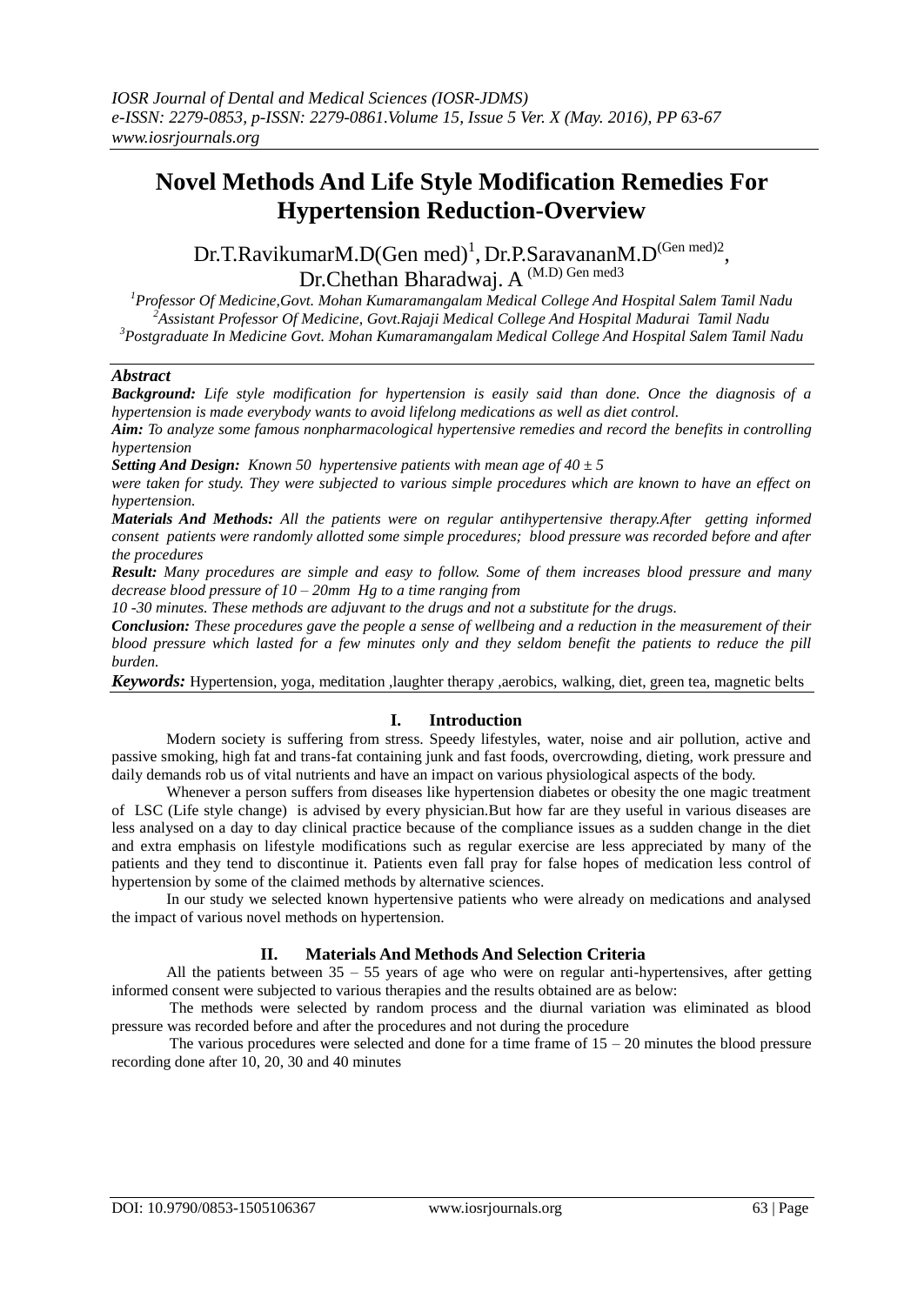

## **raphical representation showing range of variation in blood pressure with various non pharmacological measures.**

Drinking coffee and watching serials increased the blood pressure whereas all other measures decreased blood pressure.

## **Graphical representation of duration of the effect of various non pharmacological measures on blood pressures.**

The maximum duration for any method did not last beyond 30 minutes. Though drinking coffee and watching serials increased the blood pressure, the effect didn't last long either.

## **Caffeine and blood pressure**

## **III. Literature Survey**

As explained by Dr. Sheldon GSheps in Mayo clinic publications, it is possible that caffeine can cause a short, but dramatic increase in blood pressures, even if the person is not hypertensive. The amount of caffeine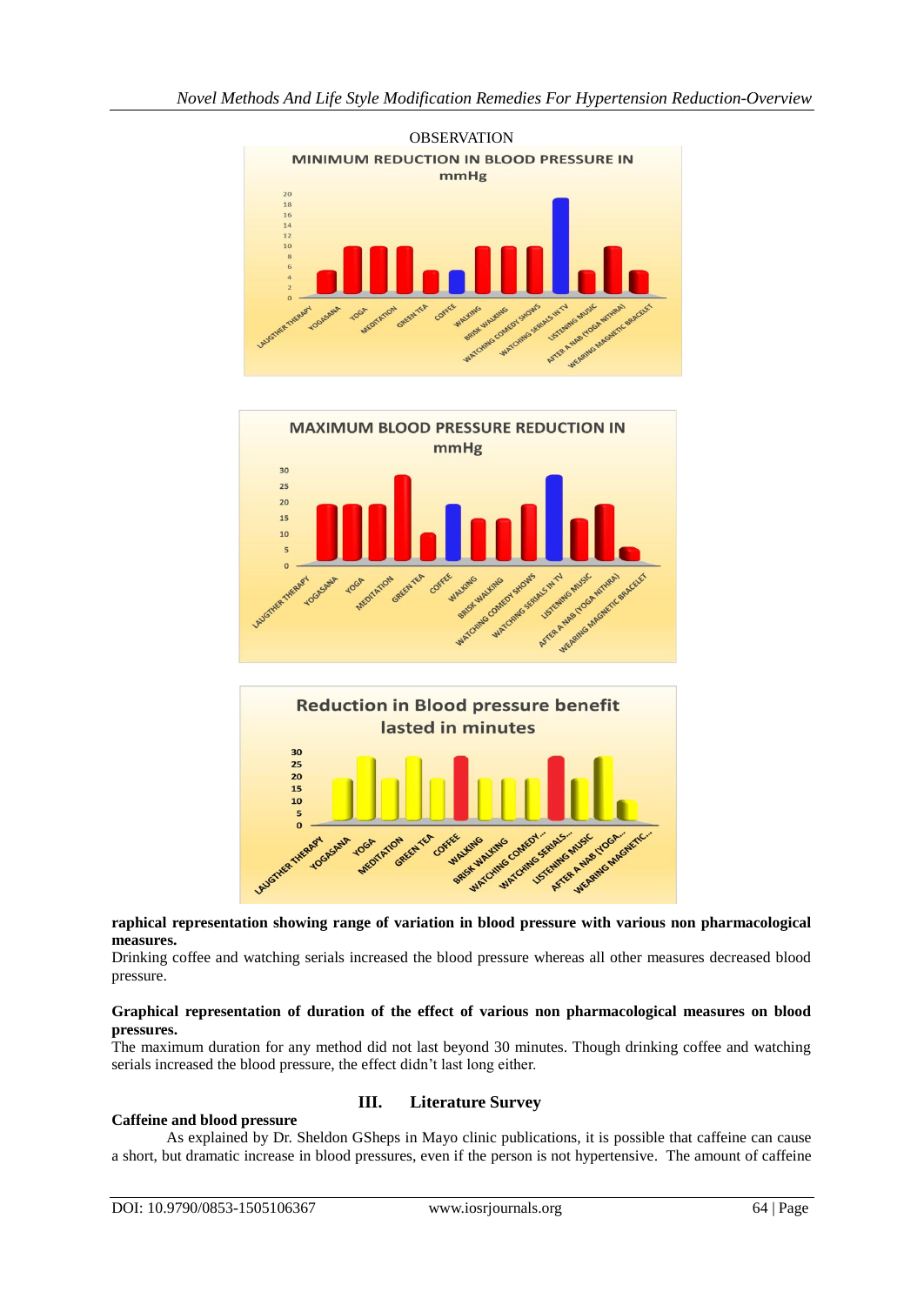in two to three cups of coffee can raise systolic pressure by 3 to 14 millimeters of mercury. It's unclear what causes this spike in blood pressure and is believed to be due to excessive adrenaline surge.

## **Drinking Tea Lower Blood Pressure**

In the study published in The *Archives of Internal Medicine,* researchers looked at the effect of tea drinking over the past decades on the risk of developing high blood pressure in 1,507 Chinese men and women living in Taiwan who had no previous history of high blood pressure. The study showed that about 40% of the participants were habitual tea drinkers and had been drinking green or oolong tea. The study concluded that habitual green or oolong tea consumption for more than a year significantly reduced the risk of hypertension in chinese population.

## **Nutrition & Blood Pressure**

Hypertensives can remarkably reduce their blood pressure through nutritional changes Increasing the amount of vegetables and fruit and reducing the of fat and cholesterol will not only reduce blood pressure but can help with weight loss, which also lowers blood pressure.

Low sodium-high potassium diet is an essential dietary component for effective control of blood pressure.

Replacing common sodium salt by low sodium and high potassium salt offers a valuable non pharmacological approach to lowering BP in older people with mild to moderate hypertension. *JM Geleijnse, JCM Wittemann BMJ 1994;309:436*

## **How Sodium & Postassium Levels Affect Blood Pressure:**

## **1. Sodium and Blood Pressure**

According to the National Institutes of Health, there have been several studies that show that reducing the intake of sodium can lead to lower blood pressure levels. Given this the National Heart, Lung and Blood Institute and the American Heart Association recommend that adults get no more than 2,400 mg of sodiuma day. Salt retains water which increases the extracellular fluid volume whichinturnleads to higher blood pressure. One study published in the New England Journal of Medicine showed that decreasing salt intake alone allowed some patients with high blood pressure to able to discontinue taking medication.

## **2. Potassium and Blood Pressure**

A study published in the April 2005 issue of "Hypertension" showed that potassium citrate can lower blood pressure just as effectively as potassium chloride does. Potassium chloride is available as a dietary supplement and potassium citrate is found naturally in many foods. Foods that are high in potassium include bananas, citrus fruit dried apricots, salmon, flounder, tuna, green leafy vegetables, legumes, melons, potatoes, poultry, tomatoes, whole-grain cereals and yogurt.

The recommended daily intake of potassium for an average adult is about 4,700 milligrams.

## **3. American Heart Association Recommendations**

According to the American Heart Association, to fully manage blood pressure patients need to eat a diet that is both low in sodium and contains enough potassium.

## **IV. Yogasana – (Yoga Positions Or Postures)**

During any exercise the strain on muscles increases, the requirement for blood and oxygen increases but in Yogasanas the requirement goes down as there are no strains and every muscle is relaxed, the requirement for blood and oxygen goes down. This also reduces the strain on mind. Also because of twists and stretched postured, the functioning of endocrine glands, digestive organs, heart and other organs improves, To achieve this even simple Yogasanas are helpful, one can easily practices these yogasanas and get the best, for himself.

**Pranayama:** Pranayama is control of breath, breathing & blood circulation. In pranayama the breathing is controlled and the rate is reduced, which reduces the strain on heart and also the heart rate and blood pressure. Pranayama reduces the need of oxygen, so also the production of carbon dioxide.

## **V. Laughter Therapy**

Laughter evokes endorphin release and reduces BP.

Laughter therapy for heart disease and blood pressure.

Dr. Michael Miller of Maryland University did a scientific study and proved that laughter improves blood circulation to the coronary arteries and also dilates the blood vessels to help reduce blood pressure. People attending Laughter Yoga clubs were monitored and found that their blood pressure came down considerably and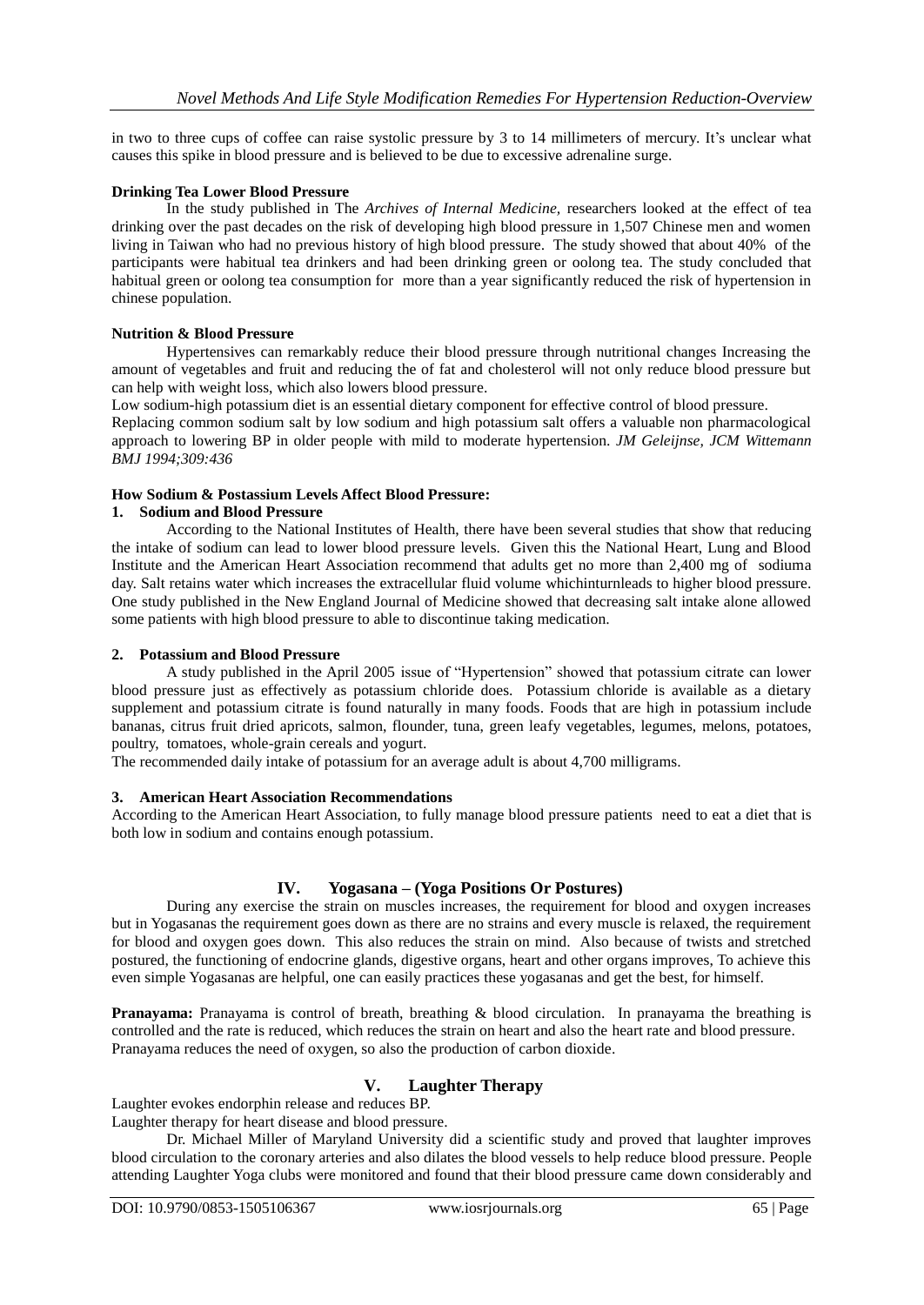they could reduce antihypertensive medication. A scientific study in Bangalore, India confirmed that laughter Yoga therapy reduces both systolic and as well as diastolic BP.

## **VI. Dietary Rules**

## **Food group and suggested serving amounts for the DASH diet( Dietary Approaches to Stop Hypertension)**

- Grains: 7-8 daily servings
- Vegetables: 4-5 daily servings
- Fruits: 4-5 daily servings
- Low-fat or fat-free dairy products: 2-3 daily servings
- Meat, poultry and fish: 2 or less daily servings
- Nuts, seeds and dry beans : 4-5 servings per week
- Fats and oils: 2-3 daily servings
- Sweets: Try to limit to less than 5 servings per week.

#### **VII. Transcendental Meditation**

Blood pressure response to transcendental meditation: A meta-analysis published by NCBI under pubmed concluded that transcendental meditation has the potential to reduce the systolic and diastolic blood pressure by approximately 4.7 and 3.2 mmHg respectively which are clinically meaningful changes.

#### **VIII. Effect Of Music On Blood Pressure**

Effects of music on systolic BP, diastolic BP and Heart rate : A meta- analysis published in Indian Heart Journal 2012 concluded that music had statisticaly significant impact on reducing blood pressure. There was a greater decrease in diastolic BP and heart rate compared to systolic BP.

## **IX. Effect Of Exercise On Blood Pressure**

Exercise training for blood pressure, A systematic Review and Meta-analysis published by American Heart Association concluded that Endurance, Dynamic resistance and Isometric resistance training lower both systolic and diastolic blood pressure. Isometric training exercises has the highest potential for blood pressure reduction.

## **X. Conclusion**

Diet and lifestyle change, including regular exercise, stress management and self-monitoring with a home blood pressure device, can be used to control and bring down the blood pressure with no side effects. All the methods are proved to be effective for short durations only and hence they are complimentary and cannot be a replacement or substitute for regular anti-hypertensive drugs.

#### **References**

- [1]. Jalali, S, Kheirkhah F, Haji Ahmadi, M, SeifiZarei B. EFFECT OF LAUGHTER THERAPY ON BLOOD PRESSURE PATIENTS WITH ESSENTIAL HYPERTENSION. JBUMS. 2008; 10 (5) :35-40.MichaelO'Riordan. Laughing Your Way to Lower Blood Pressure and Less
- [2]. Stress. Medscape. May 15, 2008.
- [3]. Chaya MS, Kataria M, Nagendra R, et al. The effects of hearty extended unconditional (HEU) laughter using laughter yoga techniques on physiological, psychological, and immunological parameters in the workplace: a randomized control trial. American Society of Hypertension 2008 Annual Meeting; May 14, 2008; New Orleans, LA.
- [4]. Dr. Lee Berk and f Dr. Stanley Tan of Loma Linda University,et al. Therapeutic Benefits of Laughter ,September/October 1996 issue of the Humor and Health Journal
- [5]. Raub JA. Psychophysiologic effects of Hatha Yoga on musculoskeletal and cardiopulmonary function: a literature review. Journal of Alternative and Complementary Medicine. 2002;8(6):797–812. [\[PubMed\]](http://www.ncbi.nlm.nih.gov/pubmed/12614533)
- [6]. Anderson JW, Liu C, Kryscio RJ. Blood pressure response to transcendental meditation: a meta-analysis. American Journal of Hypertension. 2008;21(3):310–316. [\[PubMed\]](http://www.ncbi.nlm.nih.gov/pubmed/18311126)
- [7]. Cohen DL, Bloedon LT, Rothman RL, et al. Iyengar yoga versus enhanced usual care on blood pressure in patients with prehypertension to stage I hypertension: a randomized controlled trial. Evidence-Based Complementary and Alternative Medicine. 2011;2011:8 pages.546428 [\[PMC free article\]](http://www.ncbi.nlm.nih.gov/pmc/articles/PMC3145370/) [\[PubMed\]](http://www.ncbi.nlm.nih.gov/pubmed/19734256)
- [8]. Hartley L, Flowers N, Holmes J, et al. Green and black tea for the primary prevention of cardiovascular disease. Cochrane Database Syst Rev. 2013;6(1):CD009934.
- [9]. Khalesi S, Sun J, Buys N, et al. Green tea catechins and blood pressure: a systematic review and meta-analysis of randomised controlled trials. Eur J Nutr. 2014;53(6):1299-311.
- [10]. Kuriyama S, Shimazu T, Ohmori K, Kikuchi N, Nakaya N, Nishino Y, Tsubono Y, Tsuji I. Green tea consumption and mortality due to cardiovascular disease, cancer and all causes in Japan: the Ohsaki study. JAMA. 2006;296(10):1255-65.
- [11]. Lang T, Degoulet P, Aime F, Fouriaud C, Jacquinet-Salord MC, Laprugne J, Main J, Oeconomos J, Phalente J, Prades A. Relation between coffee drinking and blood pressure: analysis of 6,321 subjects in the Paris region. Am J Cardiol. 1983;52:1238–1242.